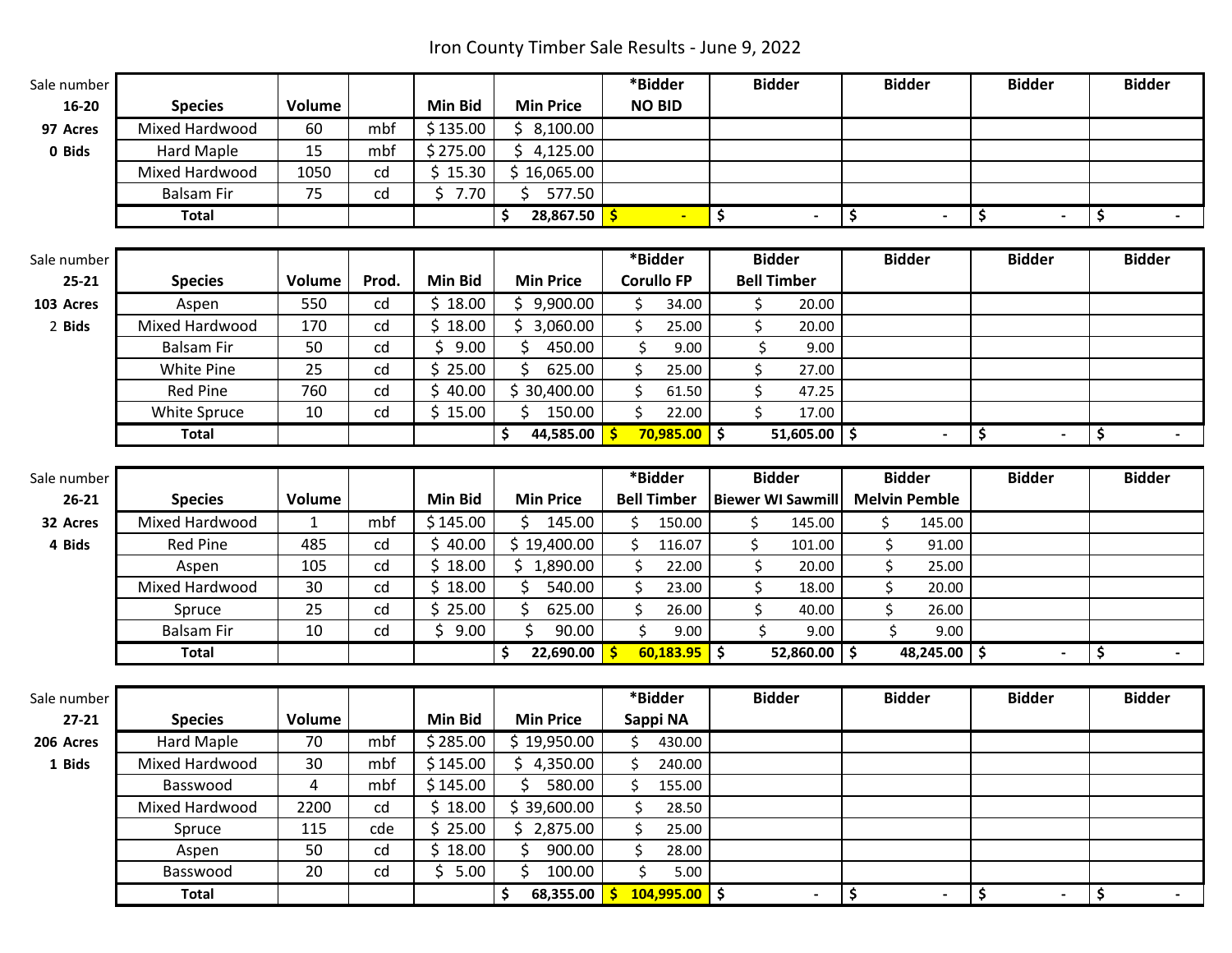| Sale number |                   |                |     |                |                                  | *Bidder                         | <b>Bidder</b>            | <b>Bidder</b>  | <b>Bidder</b>                  | <b>Bidder</b> |
|-------------|-------------------|----------------|-----|----------------|----------------------------------|---------------------------------|--------------------------|----------------|--------------------------------|---------------|
| $28 - 21$   | <b>Species</b>    | Volume         |     | <b>Min Bid</b> | <b>Min Price</b>                 | Sappi NA                        |                          |                |                                |               |
| 83 Acres    | Hard Maple        | 15             | mbf | \$285.00       | 4,275.00                         | 385.00                          |                          |                |                                |               |
| 1 Bids      | Mixed Hardwood    | 25             | mbf | \$145.00       | 3,625.00<br>Ś.                   | $\mathsf{\hat{S}}$<br>210.00    |                          |                |                                |               |
|             | Mixed Hardwood    | 1250           | cd  | \$18.00        | \$22,500.00                      | \$<br>29.50                     |                          |                |                                |               |
|             | <b>Balsam Fir</b> | 11             | cd  | \$<br>9.00     | Ś.<br>99.00                      | \$<br>9.00                      |                          |                |                                |               |
|             | White Spruce      | 8              | cd  | \$15.00        | Ś<br>120.00                      | \$<br>15.00                     |                          |                |                                |               |
|             | Total             |                |     |                | 30,619.00 \$<br>\$               | $48,119.00$ \$                  | $\blacksquare$           | \$             | \$                             | \$            |
|             |                   |                |     |                |                                  |                                 |                          |                |                                |               |
| Sale number |                   |                |     |                |                                  | *Bidder                         | <b>Bidder</b>            | <b>Bidder</b>  | <b>Bidder</b>                  | <b>Bidder</b> |
| 29-21       | <b>Species</b>    | Volume         |     | <b>Min Bid</b> | <b>Min Price</b>                 | Sappi NA                        | <b>Gary Kangas</b>       |                |                                |               |
| 191 Acres   | Hard Maple        | 35             | mbf | \$<br>285.00   | \$9,975.00                       | 405.00<br>\$                    | $\zeta$<br>290.00        |                |                                |               |
| 2 Bids      | Mixed Hardwood    | 65             | mbf | \$<br>145.00   | \$<br>9,425.00                   | Ś.<br>178.00                    | \$<br>150.00             |                |                                |               |
|             | Mixed Hardwood    | 2950           | cd  | Ś.<br>18.00    | \$53,100.00                      | Ś.<br>27.50                     | \$<br>21.00              |                |                                |               |
|             | Aspen             | 200            | cd  | Ś.<br>18.00    | \$3,600.00                       | Ś.<br>24.00                     | \$<br>21.00              |                |                                |               |
|             | <b>Balsam Fir</b> | 120            | cd  | \$<br>9.00     | Ś.<br>1,080.00                   | \$<br>9.00                      | \$<br>10.00              |                |                                |               |
|             | White Spruce      | 150            | cd  | \$15.00        | \$<br>2,250.00                   | Ś.<br>15.00                     | \$<br>20.00              |                |                                |               |
|             | <b>Total</b>      |                |     |                | $\ddot{\bm{\zeta}}$<br>79,430.00 | $115,000.00$ \$<br>$\mathsf{s}$ | $90,250.00$ \$           | $\blacksquare$ | \$<br>$\blacksquare$           | \$            |
|             |                   |                |     |                |                                  |                                 |                          |                |                                |               |
| Sale number |                   |                |     |                |                                  | *Bidder                         | <b>Bidder</b>            | <b>Bidder</b>  | <b>Bidder</b>                  | <b>Bidder</b> |
| $30 - 21$   | <b>Species</b>    | Volume         |     | <b>Min Bid</b> | <b>Min Price</b>                 | <b>Corullo FP</b>               |                          |                |                                |               |
| 115 Acres   | Hard Maple        | 4              | mbf | \$285.00       | \$1,140.00                       | Ś.<br>300.00                    |                          |                |                                |               |
| 1 Bids      | Mixed Hardwood    | 8              | mbf | \$145.00       | \$1,160.00                       | ς.<br>150.00                    |                          |                |                                |               |
|             | Red Oak           | $\overline{4}$ | mbf | \$250.00       | $\mathsf{S}$<br>1,000.00         | Ś.<br>255.00                    |                          |                |                                |               |
|             | Mixed Hardwood    | 1260           | cd  | \$<br>18.00    | \$22,680.00                      | Ŝ.<br>19.00                     |                          |                |                                |               |
|             | Aspen             | 25             | cd  | \$<br>18.00    | Ś<br>450.00                      | $\mathsf{\hat{S}}$<br>19.00     |                          |                |                                |               |
|             | White Spruce      | 25             | cd  | \$<br>25.00    | 625.00                           | \$<br>25.00                     |                          |                |                                |               |
|             | <b>Balsam Fir</b> | 10             | cd  | \$<br>9.00     | \$<br>90.00                      | \$<br>9.00                      |                          |                |                                |               |
|             | <b>Total</b>      |                |     |                | $27,145.00$   \$<br>\$           | $28,550.00$ \$                  | $\overline{\phantom{a}}$ | \$             | \$<br>$\overline{\phantom{a}}$ | \$            |
|             |                   |                |     |                |                                  |                                 |                          |                |                                |               |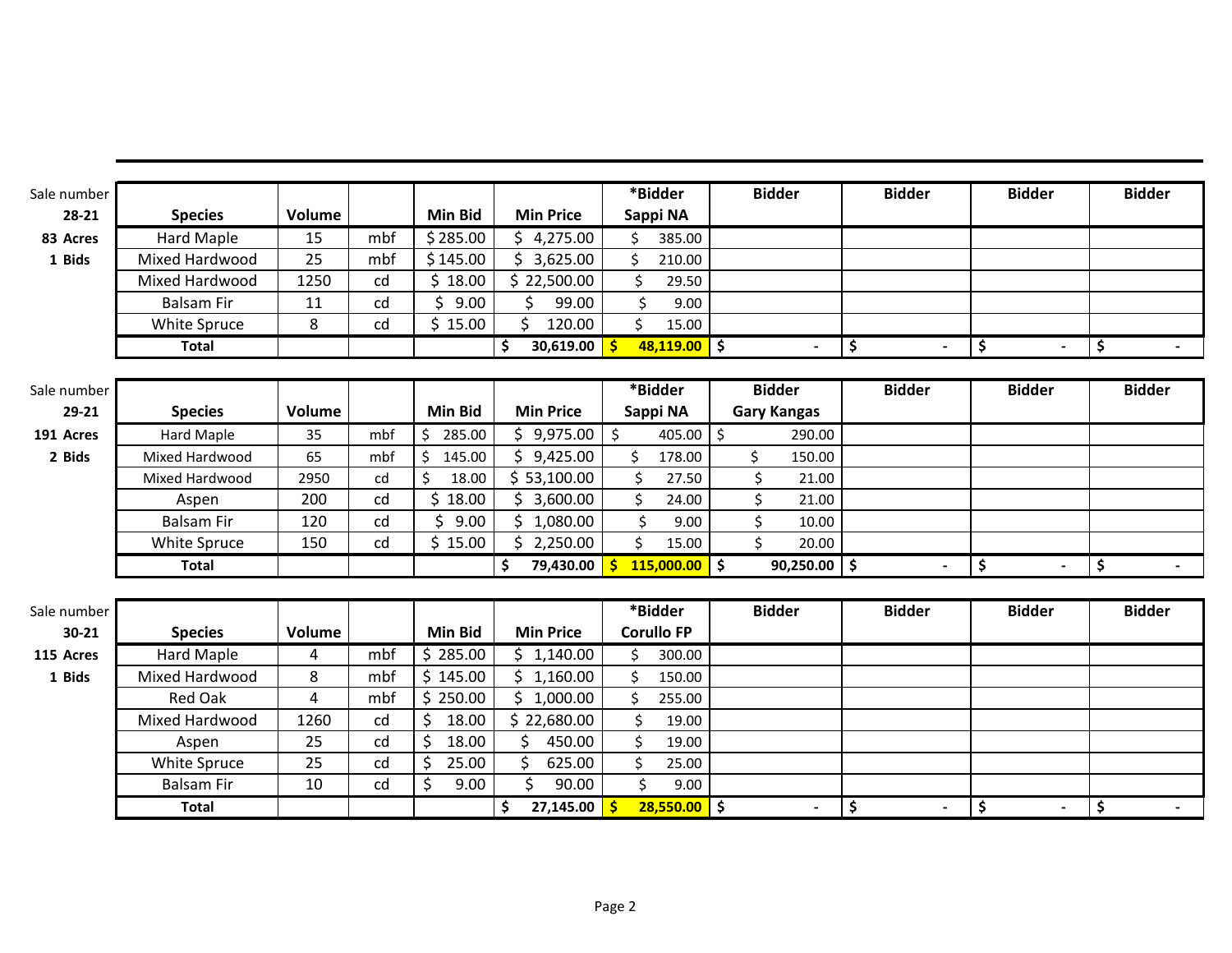| Sale number |                   |               |     |                |                        | *Bidder           | * Bidder                    | <b>Bidder</b>            | <b>Bidder</b>        | <b>Bidder</b> |
|-------------|-------------------|---------------|-----|----------------|------------------------|-------------------|-----------------------------|--------------------------|----------------------|---------------|
| $31 - 21$   | <b>Species</b>    | Volume        |     | <b>Min Bid</b> | <b>Min Price</b>       | <b>Henning</b>    | <b>Corullo FP</b>           |                          |                      |               |
| 159 Acres   | Hard Maple        | 12            | mbf | \$291.00       | \$3,492.00             | 410.00<br>Ś.      | \$<br>300.00                |                          |                      |               |
| 2 Bids      | Mixed Hardwood    | 12            | mbf | \$148.00       | \$1,776.00             | \$<br>190.00      | \$<br>151.00                |                          |                      |               |
|             | Red Oak           | 8             | mbf | \$255.00       | \$2,040.00             | Ś<br>320.00       | \$<br>270.00                |                          |                      |               |
|             | Mixed Hardwood    | 1010          | cd  | \$18.40        | \$18,584.00            | 24.25<br>Ś.       | \$<br>19.25                 |                          |                      |               |
|             | Basswood          | 520           | cd  | \$5.10         | \$2,652.00             | Ś.<br>7.10        | Ś.<br>5.25                  |                          |                      |               |
|             | <b>Total</b>      |               |     |                | \$<br>$28,544.00$   \$ | $37,944.50$ \$    | $29,744.50$ \$              | $\overline{\phantom{a}}$ | \$                   | \$<br>$\sim$  |
|             |                   |               |     |                |                        |                   |                             |                          |                      |               |
| Sale number |                   |               |     |                |                        | *Bidder           | <b>Bidder</b>               | <b>Bidder</b>            | <b>Bidder</b>        | <b>Bidder</b> |
| 32-21       | <b>Species</b>    | Volume        |     | <b>Min Bid</b> | <b>Min Price</b>       | <b>RM Bay</b>     | <b>Gary Kangas</b>          |                          |                      |               |
| 69 Acres    | Mixed Hardwood    | 6             | mbf | \$148.00       | \$<br>888.00           | Ś.<br>175.00      | \$<br>150.00                |                          |                      |               |
| 2 Bids      | Aspen             | 1580          | cd  | \$18.40        | \$29,072.00            | \$<br>41.00       | \$<br>26.50                 |                          |                      |               |
|             | Mixed Hardwood    | 360           | cd  | ς<br>18.40     | \$6,624.00             | 22.00             | \$<br>22.50                 |                          |                      |               |
|             | White Spruce      | 30            | cd  | 25.50          | 765.00                 | 26.00             | $\mathsf{\hat{S}}$<br>26.00 |                          |                      |               |
|             | <b>Balsam Fir</b> | 10            | cd  | 9.00<br>Ś      | Ś.<br>90.00            | Ś.<br>10.00       | \$<br>10.00                 |                          |                      |               |
|             | <b>Total</b>      |               |     |                | \$<br>37,439.00 \$     | $74,630.00$ \$    | $51,750.00$ \$              | $\blacksquare$           | \$                   | \$            |
|             |                   |               |     |                |                        |                   |                             |                          |                      |               |
| Sale number |                   |               |     |                |                        | *Bidder           | <b>Bidder</b>               | <b>Bidder</b>            | <b>Bidder</b>        | <b>Bidder</b> |
| 33-21       | <b>Species</b>    | <b>Volume</b> |     | <b>Min Bid</b> | <b>Min Price</b>       | <b>Corullo FP</b> |                             |                          |                      |               |
| 76 Acres    | Mixed Hardwood    | 6             | mbf | \$145.00       | 870.00                 | 150.00<br>Ŝ.      |                             |                          |                      |               |
| 1 Bids      | Mixed Hardwood    | 900           | cd  | 18.00<br>Ś.    | \$16,200.00            | \$.<br>20.50      |                             |                          |                      |               |
|             | White Spruce      | 15            | cd  | 25.00          | 375.00                 | 25.00             |                             |                          |                      |               |
|             | <b>Balsam Fir</b> | 5             | cd  | Ś.<br>9.00     | 45.00                  | \$<br>9.00        |                             |                          |                      |               |
|             | <b>Total</b>      |               |     |                | \$<br>17,490.00 \$     | $19,770.00$ \$    |                             | \$<br>$\blacksquare$     | \$<br>$\blacksquare$ | \$            |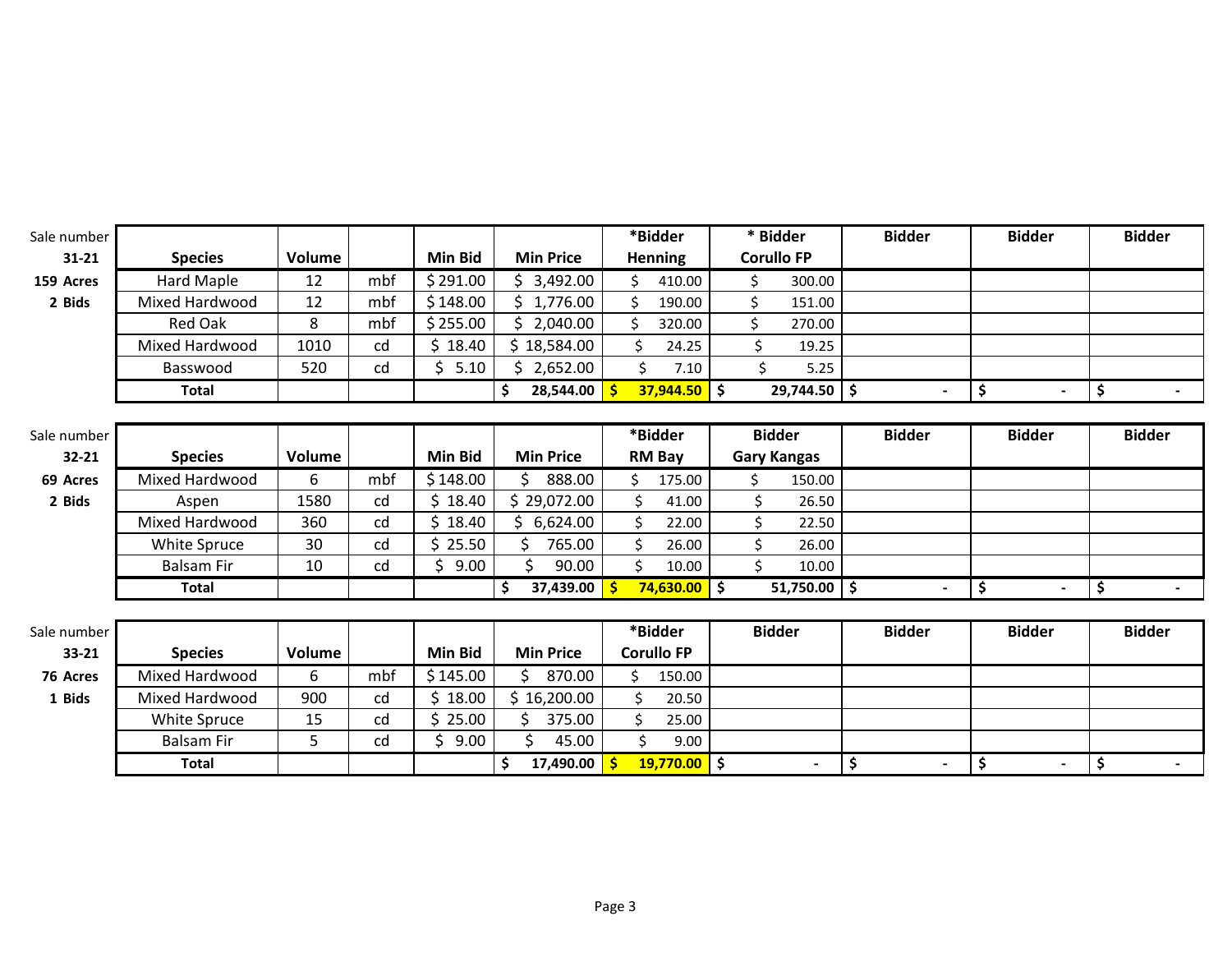| Sale number |                   |        |     |          |                  | *Bidder            | <b>Bidder</b>            | <b>Bidder</b>      | <b>Bidder</b> | <b>Bidder</b>            |
|-------------|-------------------|--------|-----|----------|------------------|--------------------|--------------------------|--------------------|---------------|--------------------------|
| $1-22$      | <b>Species</b>    | Volume |     | Min Bid  | <b>Min Price</b> | <b>Bell Timber</b> | <b>Biewer WI Sawmill</b> | <b>Gary Kangas</b> |               |                          |
| 62 Acres    | Mixed Hardwood    |        | mbf | \$145.00 | 145.00           | 150.00             | 145.00                   | 150.00             |               |                          |
| 3 Bids      | White Pine        | 575    | cd  | 25.00    | \$14,375.00      | 45.45              | 40.00                    | 28.00              |               |                          |
|             | Red Pine          | 455    | cd  | 40.00    | \$18,200.00      | 100.35             | 95.00                    | 83.00              |               |                          |
|             | Aspen             | 75     | cd  | 18.00    | 1,350.00         | 20.00              | 20.00                    | 23.00              |               |                          |
|             | Mixed Hardwood    | 45     | cd  | 18.00    | 810.00           | 22.00              | 18.00                    | 22.00              |               |                          |
|             | Spruce            | 25     | cd  | 25.00    | 625.00           | 26.00              | 40.00                    | 28.00              |               |                          |
|             | <b>Balsam Fir</b> | 20     | cd  | 9.00     | 180.00           | 9.00               | 9.00                     | 10.00              |               |                          |
|             | Total             |        |     |          | 35,685.00        | 75,263.00          | 69,860.00<br>5           | $57,630.00$ \$     |               | $\overline{\phantom{a}}$ |
|             |                   |        |     |          |                  |                    |                          |                    |               |                          |

| Sale number |                |        |     |           |                  | *Bidder           | <b>Bidder</b>            | <b>Bidder</b>            | <b>Bidder</b> | <b>Bidder</b> |
|-------------|----------------|--------|-----|-----------|------------------|-------------------|--------------------------|--------------------------|---------------|---------------|
| $2 - 22$    | <b>Species</b> | Volume |     | Min Bid   | <b>Min Price</b> | <b>Corullo FP</b> |                          |                          |               |               |
| 23 Acres    | Mixed Hardwood |        | mbf | \$ 145.00 | 145.00           | 145.00            |                          |                          |               |               |
| 1 Bids      | Mixed Hardwood | 215    | cd  | 18.00     | 3,870.00         | 18.00             |                          |                          |               |               |
|             | Aspen          | 195    | cd  | 18.00     | 8,510.00         | 18.00             |                          |                          |               |               |
|             | Basswood       | 40     | cd  | 5.00      | 200.00           | 5.10              |                          |                          |               |               |
|             | <b>Total</b>   |        |     |           | 7,725.00         | 7,729.00          | $\overline{\phantom{0}}$ | $\overline{\phantom{0}}$ |               |               |

| Sale number |                |        |     |                |                  | *Bidder            | <b>Bidder</b>            | <b>Bidder</b>            | <b>Bidder</b>            | <b>Bidder</b> |
|-------------|----------------|--------|-----|----------------|------------------|--------------------|--------------------------|--------------------------|--------------------------|---------------|
| $3 - 22$    | <b>Species</b> | Volume |     | <b>Min Bid</b> | <b>Min Price</b> | <b>Ashland Mat</b> |                          |                          |                          |               |
| 181 Acres   | Sugar Maple    | 130    | mbf | \$311.00       | \$40,430.00      | 421.08             |                          |                          |                          |               |
| 1 Bids      | Mixed Hardwood | 50     | mbf | \$154.00       | 7,700.00         | 251.50             |                          |                          |                          |               |
|             | Mixed Hardwood | 1350   | cd  | 16.20          | 21,870.00        | 22.04              |                          |                          |                          |               |
|             | Aspen          | 290    | cd  | 16.20          | 4,698.00         | 19.35              |                          |                          |                          |               |
|             | Basswood       | 125    | cd  | 5.00           | 625.00           | 5.00               |                          |                          |                          |               |
|             | Total          |        |     |                | 75,323.00        | 103,305.90         | $\overline{\phantom{0}}$ | $\overline{\phantom{0}}$ | $\overline{\phantom{0}}$ |               |

| Sale number |                |        |     |          |                  | *Bidder            | <b>Bidder</b> | <b>Bidder</b>            | <b>Bidder</b>            | <b>Bidder</b> |
|-------------|----------------|--------|-----|----------|------------------|--------------------|---------------|--------------------------|--------------------------|---------------|
| $4 - 22$    | <b>Species</b> | Volume |     | Min Bid  | <b>Min Price</b> | <b>Ashland Mat</b> | Sappi NA      |                          |                          |               |
| 168 Acres   | Sugar Maple    | 48     | mbf | \$285.00 | \$13,680.00      | 418.00             | 405.00        |                          |                          |               |
| 2 Bids      | Mixed Hardwood | 64     | mbf | \$145.00 | 9,280.00         | 243.07             | 200.00        |                          |                          |               |
|             | Mixed Hardwood | 950    | cd  | 18.00    | 517,100.00       | 22.01              | 22.25         |                          |                          |               |
|             | Aspen          | 30     | cd  | 18.00    | 540.00           | 19.35              | 22.00         |                          |                          |               |
|             | Basswood       | 150    | cd  | 5.00     | 750.00           | 5.00               | $5.00$        |                          |                          |               |
|             | <b>Total</b>   |        |     |          | 41,350.00        | $57,860.48$ \$     | 54,787.50 \$  | $\overline{\phantom{a}}$ | $\overline{\phantom{0}}$ | $\sim$        |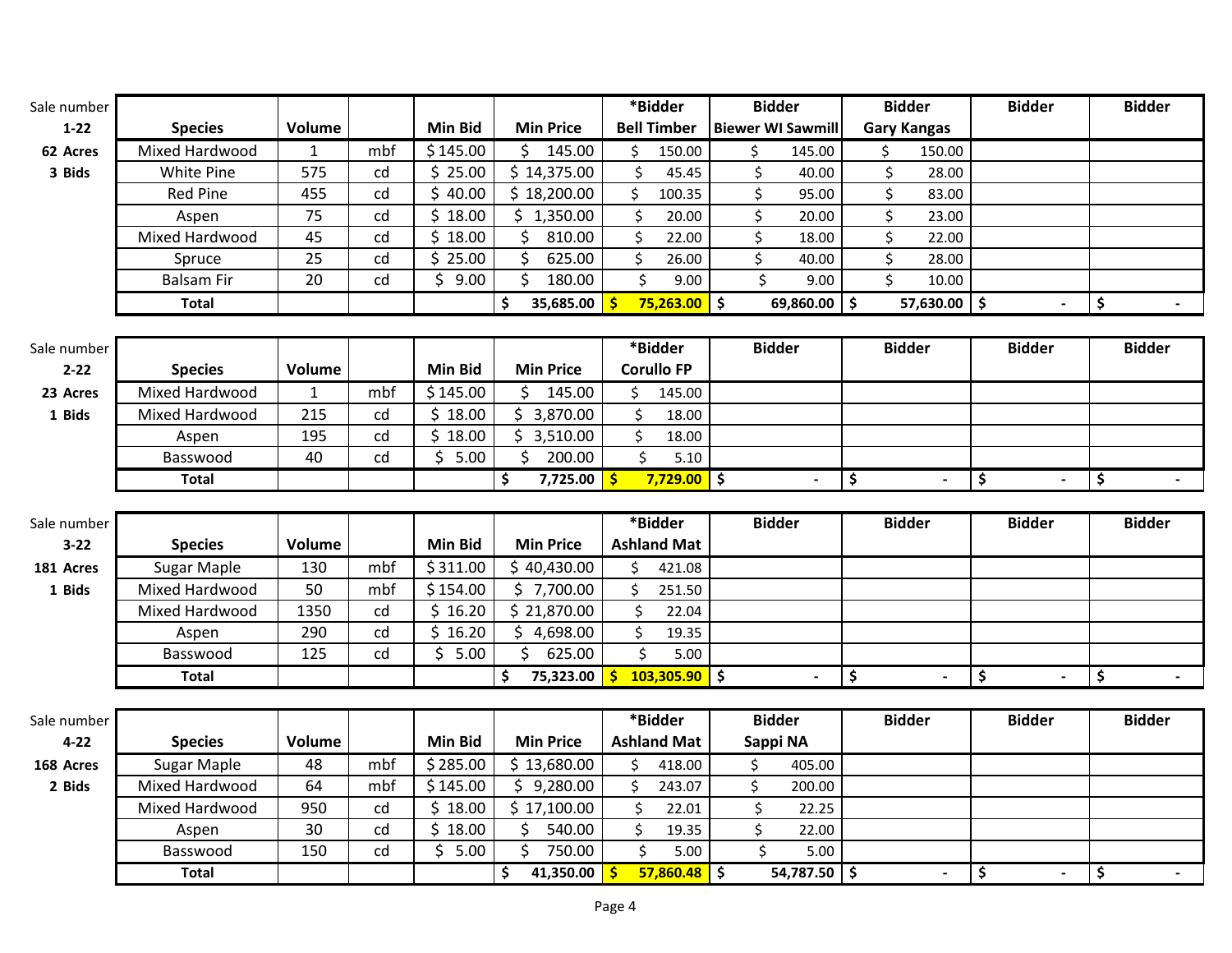| Sale number |                   |                |     |                |                           | *Bidder                       | <b>Bidder</b>        |                     | <b>Bidder</b>    | <b>Bidder</b>                 | <b>Bidder</b> |
|-------------|-------------------|----------------|-----|----------------|---------------------------|-------------------------------|----------------------|---------------------|------------------|-------------------------------|---------------|
| $5 - 22$    | <b>Species</b>    | Volume         |     | <b>Min Bid</b> | <b>Min Price</b>          | <b>NO BIDS</b>                |                      |                     |                  |                               |               |
| 48 Acres    | Mixed Hardwood    | 1              | mbf | \$145.00       | \$<br>145.00              |                               |                      |                     |                  |                               |               |
| 0 Bids      | Aspen             | 770            | cd  | \$18.00        | \$13,860.00               |                               |                      |                     |                  |                               |               |
|             | Mixed Hardwood    | 305            | cd  | \$18.00        | \$5,490.00                |                               |                      |                     |                  |                               |               |
|             | <b>Balsam Fir</b> | 10             | cd  | \$<br>9.00     | \$<br>90.00               |                               |                      |                     |                  |                               |               |
|             | White Spruce      | 10             | cd  | \$25.00        | \$<br>250.00              |                               |                      |                     |                  |                               |               |
|             | <b>Total</b>      |                |     |                | 19,835.00<br>\$           | $\mathsf{S}$                  | \$                   | \$                  | $\blacksquare$   | \$                            | \$            |
|             |                   |                |     |                |                           |                               |                      |                     |                  |                               |               |
| Sale number |                   |                |     |                |                           | *Bidder                       | <b>Bidder</b>        |                     | <b>Bidder</b>    | <b>Bidder</b>                 | <b>Bidder</b> |
| $6 - 22$    | <b>Species</b>    | <b>Volume</b>  |     | <b>Min Bid</b> | <b>Min Price</b>          | <b>NO BIDS</b>                |                      |                     |                  |                               |               |
| 202 Acres   | Sugar Maple       | 17             | mbf | \$285.00       | 4,845.00<br>Ŝ             |                               |                      |                     |                  |                               |               |
| 0 Bids      | Mixed Hardwood    | 70             | mbf | \$145.00       | \$<br>10,150.00           |                               |                      |                     |                  |                               |               |
|             | Mixed Hardwood    | 1565           | cd  | \$<br>18.00    | Ś.<br>28,170.00           |                               |                      |                     |                  |                               |               |
|             | Aspen             | 110            | cd  | \$<br>18.00    | \$<br>1,980.00            |                               |                      |                     |                  |                               |               |
|             | <b>Balsam Fir</b> | 25             | cd  | \$<br>9.00     | \$<br>225.00              |                               |                      |                     |                  |                               |               |
|             | Spruce            | 20             | cd  | \$<br>25.00    | -\$<br>500.00             |                               |                      |                     |                  |                               |               |
|             | Basswood          | 160            | cd  | \$<br>5.00     | 800.00<br>\$              |                               |                      |                     |                  |                               |               |
|             | <b>Total</b>      |                |     |                | 46,670.00<br>\$           | $\blacktriangleright$         | \$<br>$\blacksquare$ | $\ddot{\bm{\zeta}}$ | $\blacksquare$   | \$<br>$\sim$                  | \$<br>$\sim$  |
|             |                   |                |     |                |                           |                               |                      |                     |                  |                               |               |
|             |                   |                |     |                |                           |                               |                      |                     |                  |                               |               |
| Sale number |                   |                |     |                |                           | *Bidder                       | <b>Bidder</b>        |                     | <b>Bidder</b>    | <b>Bidder</b>                 | <b>Bidder</b> |
| $7 - 22$    | <b>Species</b>    | Volume         |     | <b>Min Bid</b> | <b>Min Price</b>          | <b>Corullo FP</b>             |                      |                     |                  |                               |               |
| 89 Acres    | Sugar Maple       | 3              | mbf | \$285.00       | Ŝ.<br>855.00              | 290.00<br>Ś.                  |                      |                     |                  |                               |               |
| 1 Bids      | Mixed Hardwood    | 14             | mbf | \$145.00       | \$2,030.00                | Ś.<br>150.00                  |                      |                     |                  |                               |               |
|             | Mixed Hardwood    | 650            | cd  | \$18.00        | \$11,700.00               | Ś<br>19.50                    |                      |                     |                  |                               |               |
|             | Aspen             | 610            | cd  | \$18.00        | \$10,980.00               | Ś.<br>20.00                   |                      |                     |                  |                               |               |
|             | <b>Balsam Fir</b> | 20             | cd  | \$<br>9.00     | Ś<br>180.00               | \$<br>9.00                    |                      |                     |                  |                               |               |
|             | Spruce            | 160            | cd  | \$25.00        | \$4,000.00                | \$<br>25.00                   |                      |                     |                  |                               |               |
|             | <b>Total</b>      |                |     |                | 29,745.00<br>\$           | $32,025.00$ \$<br>-\$         |                      | \$                  | $\blacksquare$   | \$                            | \$            |
|             |                   |                |     |                |                           |                               |                      |                     |                  |                               |               |
| Sale number |                   |                |     |                |                           | *Bidder                       | <b>Bidder</b>        |                     | <b>Bidder</b>    | <b>Bidder</b>                 | <b>Bidder</b> |
| $8 - 22$    | <b>Species</b>    | Volume         |     | Min Bid        | <b>Min Price</b>          | <b>Gary Kangas</b>            | <b>Corullo FP</b>    |                     | <b>Ottawa FP</b> | Futurewood                    |               |
| 19 Acres    | Mixed Hardwood    | $\overline{2}$ | mbf | \$145.00       | 290.00<br>\$              | \$<br>150.00                  | \$<br>150.00         | \$                  | 145.00           | \$<br>150.00                  |               |
| 4 Bids      | Mixed Hardwood    | 100            | cd  | \$18.00        | 1,800.00<br>Ś.            | Ś.<br>22.00                   | \$<br>20.00          | \$                  | 18.55            | \$<br>18.12                   |               |
|             | Aspen             | 485            | cd  | \$18.00        | \$8,730.00                | \$<br>31.00                   | \$<br>26.00          | \$                  | 25.85            | \$<br>18.52                   |               |
|             | Balsam Fir        | 20             | cd  | \$<br>9.00     | \$<br>180.00              | \$<br>9.00                    | \$<br>10.00          | \$                  | 9.00             | \$<br>9.05                    |               |
|             | Spruce            | 10             | cd  | \$25.00        | \$<br>250.00<br>11,250.00 | Ś.<br>25.00<br>$17,965.00$ \$ | \$<br>25.00          | \$                  | 25.00            | \$<br>25.10<br>$11,526.20$ \$ |               |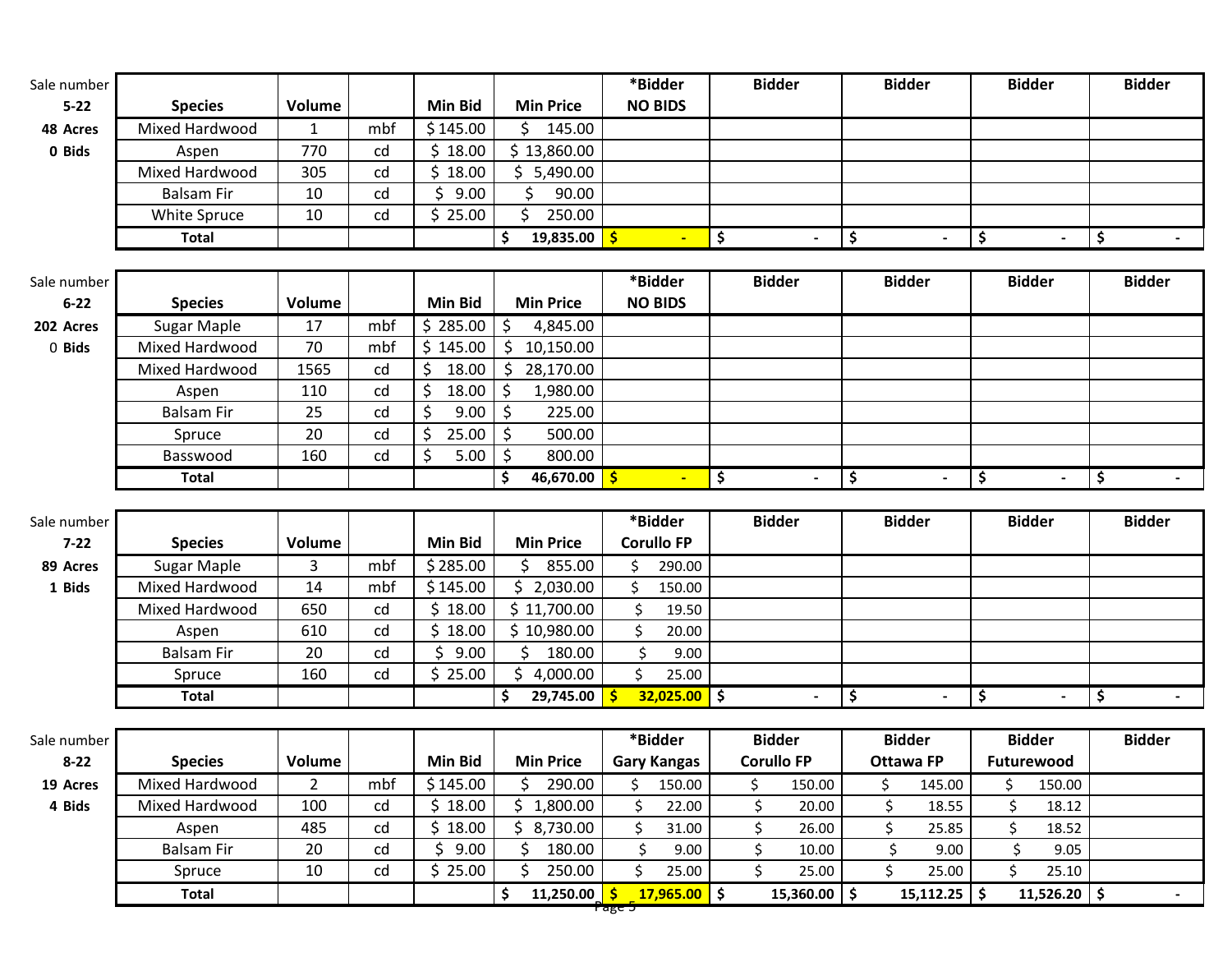| Sale number |                        |                |     |                 |                              | *Bidder                                       | <b>Bidder</b>                   | <b>Bidder</b>                   | <b>Bidder</b>                            | <b>Bidder</b> |
|-------------|------------------------|----------------|-----|-----------------|------------------------------|-----------------------------------------------|---------------------------------|---------------------------------|------------------------------------------|---------------|
| $9 - 22$    | <b>Species</b>         | Volume         |     | Min Bid         | <b>Min Price</b>             | <b>RM Bay</b>                                 | Futurewood                      |                                 |                                          |               |
| 146 Acres   | Mixed Hardwood         | $\overline{7}$ | mbf | \$145.00        | \$1,015.00                   | \$175.00                                      | \$.<br>150.00                   |                                 |                                          |               |
| 2 Bids      | Aspen                  | 2075           | cd  | \$<br>18.00     | \$37,350.00                  | \$<br>46.00                                   | \$<br>46.24                     |                                 |                                          |               |
|             | Mixed Hardwood         | 395            | cd  | \$<br>18.00     | \$7,110.00                   | \$<br>22.00                                   | \$<br>18.12                     |                                 |                                          |               |
|             | Spruce                 | 95             | cd  | \$<br>25.00     | \$2,375.00                   | \$<br>30.00                                   | \$<br>25.10                     |                                 |                                          |               |
|             | <b>Balsam Fir</b>      | 60             | cd  | $\zeta$<br>9.00 | Ś.<br>540.00                 | \$<br>10.00                                   | \$<br>9.69                      |                                 |                                          |               |
|             | Basswood               | 25             | cd  | \$5.00          | \$<br>125.00                 | \$<br>5.00                                    | $\overline{\mathsf{s}}$<br>6.85 |                                 |                                          |               |
|             | <b>Total</b>           |                |     |                 | \$<br>48,515.00              | $\mathsf{s}$<br>$108,940.00$ \$               | $107,292.55$ \$                 |                                 | \$                                       | \$            |
|             |                        |                |     |                 |                              |                                               |                                 |                                 |                                          |               |
| Sale number |                        |                |     |                 |                              | *Bidder                                       | <b>Bidder</b>                   | <b>Bidder</b>                   | <b>Bidder</b>                            | <b>Bidder</b> |
| 10-22       | <b>Species</b>         | Volume         |     | <b>Min Bid</b>  | <b>Min Price</b>             | Futurewood                                    | <b>RM Bay</b>                   | <b>Gary Kangas</b>              | <b>Melvin Pemble   Radlinger Logging</b> |               |
| 40 Acres    | Mixed Hardwood         | $\mathbf{1}$   | mbf | \$145.00        | \$.<br>145.00                | 150.00<br>Ś.                                  | \$<br>145.00                    | \$<br>150.00                    | \$<br>145.00                             | Ś.<br>200.00  |
| 5 Bids      | Aspen                  | 740            | cd  | \$18.20         | \$13,468.00                  | \$<br>46.24                                   | \$<br>44.00                     | \$<br>31.00                     | \$<br>26.20                              | \$<br>24.20   |
|             | Mixed Hardwood         | 175            | cd  | \$18.20         | \$3,185.00                   | \$<br>18.24                                   | \$<br>22.00                     | \$<br>23.00                     | \$<br>26.20                              | \$<br>20.05   |
|             | <b>Total</b>           |                |     |                 | \$<br>16,798.00              | $37,559.60$ \$<br>-\$                         | 36,555.00                       | $\vert$ \$<br>$27,115.00$ \$    | $24,118.00$ \$                           | 21,616.75     |
|             |                        |                |     |                 |                              |                                               |                                 |                                 |                                          |               |
|             |                        |                |     |                 |                              |                                               |                                 |                                 |                                          |               |
| Sale number |                        |                |     |                 |                              | *Bidder                                       | <b>Bidder</b>                   | <b>Bidder</b>                   | <b>Bidder</b>                            | <b>Bidder</b> |
| $11 - 22$   | <b>Species</b>         | Volume         |     | Min Bid         | <b>Min Price</b>             | Sappi NA                                      | <b>Corullo FP</b>               | <b>Gary Kangas</b>              |                                          |               |
| 45 Acres    | Mixed Hardwood         | 7              | mbf | \$145.00        | \$1,015.00                   | 165.00<br>Ś                                   | \$<br>150.00                    | \$<br>150.00                    |                                          |               |
| 3 Bids      | Mixed Hardwood         | 360            | cd  | \$18.00         | \$6,480.00                   | \$<br>25.00                                   | \$<br>21.75                     | \$<br>19.00                     |                                          |               |
|             | Aspen                  | 500            | cd  | \$18.00         | \$9,000.00                   | \$<br>25.00                                   | \$<br>23.00                     | \$<br>19.00                     |                                          |               |
|             | <b>Balsam Fir</b>      | 60             | cd  | \$<br>9.00      | Ś.<br>540.00                 | \$<br>9.00                                    | \$<br>9.00                      | \$<br>9.00                      |                                          |               |
|             | Spruce                 | 40             | cd  | \$25.00         | \$1,000.00                   | \$<br>25.00                                   | $\mathsf{\dot{S}}$<br>25.00     | \$<br>25.00                     |                                          |               |
|             | <b>Total</b>           |                |     |                 | \$<br>18,035.00              | $\mathsf{s}$<br>$24,195.00$ \$                | 21,920.00                       | ا \$<br>$18,930.00$ \$          |                                          | \$            |
|             |                        |                |     |                 |                              |                                               |                                 |                                 |                                          |               |
| Sale number |                        |                |     |                 |                              | *Bidder                                       | <b>Bidder</b>                   | <b>Bidder</b>                   | <b>Bidder</b>                            | <b>Bidder</b> |
| $12 - 22$   | <b>Species</b>         | Volume         |     | Min Bid         | <b>Min Price</b>             | <b>Melvin Pemble</b>                          |                                 |                                 |                                          |               |
| 29 Acres    | Mixed Hardwood         | 8              | mbf | \$145.00        | \$1,160.00                   | Ś.<br>160.00                                  |                                 |                                 |                                          |               |
| 1 Bids      | Mixed Hardwood         | 220            | cd  | \$18.00         | \$3,960.00                   | \$<br>21.00                                   |                                 |                                 |                                          |               |
|             | Aspen                  | 100            | cd  | \$18.00         | \$1,800.00                   | \$<br>21.00                                   |                                 |                                 |                                          |               |
|             | <b>Balsam Fir</b>      | 100            | cd  | \$<br>9.00      | \$<br>900.00                 | \$<br>9.00                                    |                                 |                                 |                                          |               |
|             | Spruce<br><b>Total</b> | 40             | cd  | \$25.00         | \$1,000.00<br>\$<br>8,820.00 | \$<br>28.00<br>$10,020.00$ \$<br>$\mathsf{S}$ | $\blacksquare$                  | $\overline{\boldsymbol{\zeta}}$ | \$                                       | \$            |